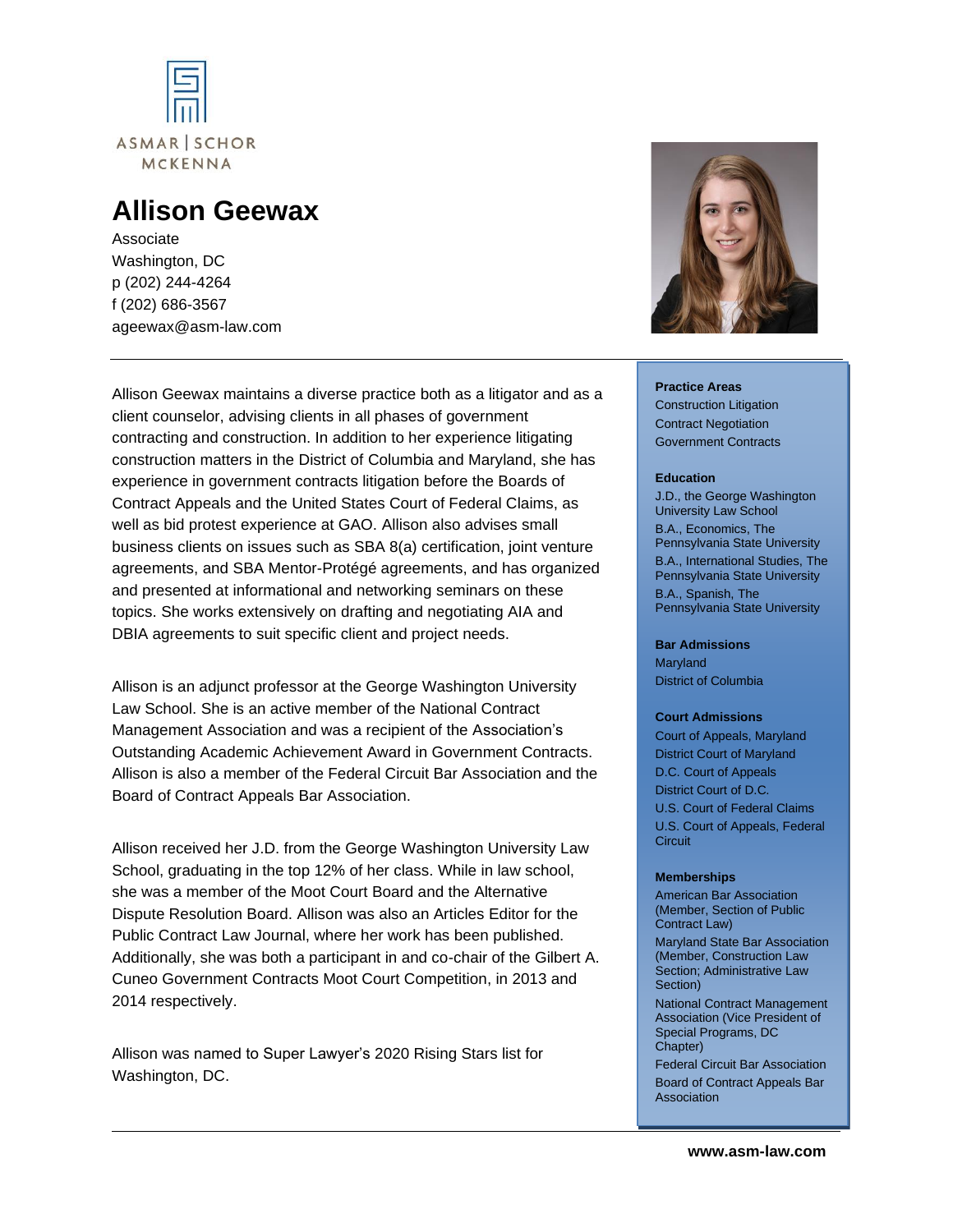

Among the matters she's handled, Allison has:

- Represented a condominium developer in its default termination of a general contractor, resulting in judgment in the developer's favor and the successful defense of nearly \$1 million in counterclaims.
- Advised on legal issues and assisted in negotiating multi-million-dollar construction contracts in both the public and private sector.
- Represented small and disadvantage businesses in state and federal certification processes.
- Assisted in the successful representation of both large and small construction companies in asserting delay claims against the Department of Veterans Affairs.
- Drafted requests for equitable adjustment and certified claims totaling over three million euros on behalf of a Spanish contractor doing business with the U.S. Navy in Rota, Spain.
- Represented an education provider in challenging the termination of its grant in federal district court.

## **Beyond Asmar, Schor & McKenna**

Allison is an active member of the National Contract Management Association and serves on the Executive Committee of the D.C. Chapter – NCMA's largest chapter. She has been the Vice President of Special Programs for the D.C. Chapter since 2017. In this role, Allison is responsible for organizing informational and educational seminars, webinars, and networking events for the chapter membership.

## **Honors and Awards**

- Rising Star, Construction Litigation, Washington, DC Super Lawyers, Thomson Reuters, April 2020
- Outstanding Academic Achievement Award in Government Contracts, National Contract Management Association, May 2014
- Excellence in Oral Advocacy, McKenna Long & Aldridge Government Contracts Moot Court Competition, May 2013
- George Washington Scholar, The George Washington University Law School, Top 1-15% of class, Fall 2012, Spring 2013
- Thurgood Marshall Scholar, The George Washington University Law School, Top 16-35% of class, Fall 2011, Spring 2012, Fall 2013

## **Publications and Speaking Engagements**

- Co-author, "This Too Shall Pass Through," 4th Annual Federal Government Contracting Seminar 2019, Virginia CLE (September 2019).
- Speaker, Government Contracts Trial Practice Tune-up, 4<sup>th</sup> Annual Federal Government Contracting Seminar 2019, Virginia CLE (September 2019).
- Contributor, Equitable Adjustments and Claims, Chapter 15, Federal Government Construction Contracts, *ABA Forum on Construction, Third Eds.* (October 2017).
- Co-Author, The American Institute of Architects Releases 2017 Updates (August 2, 2017).